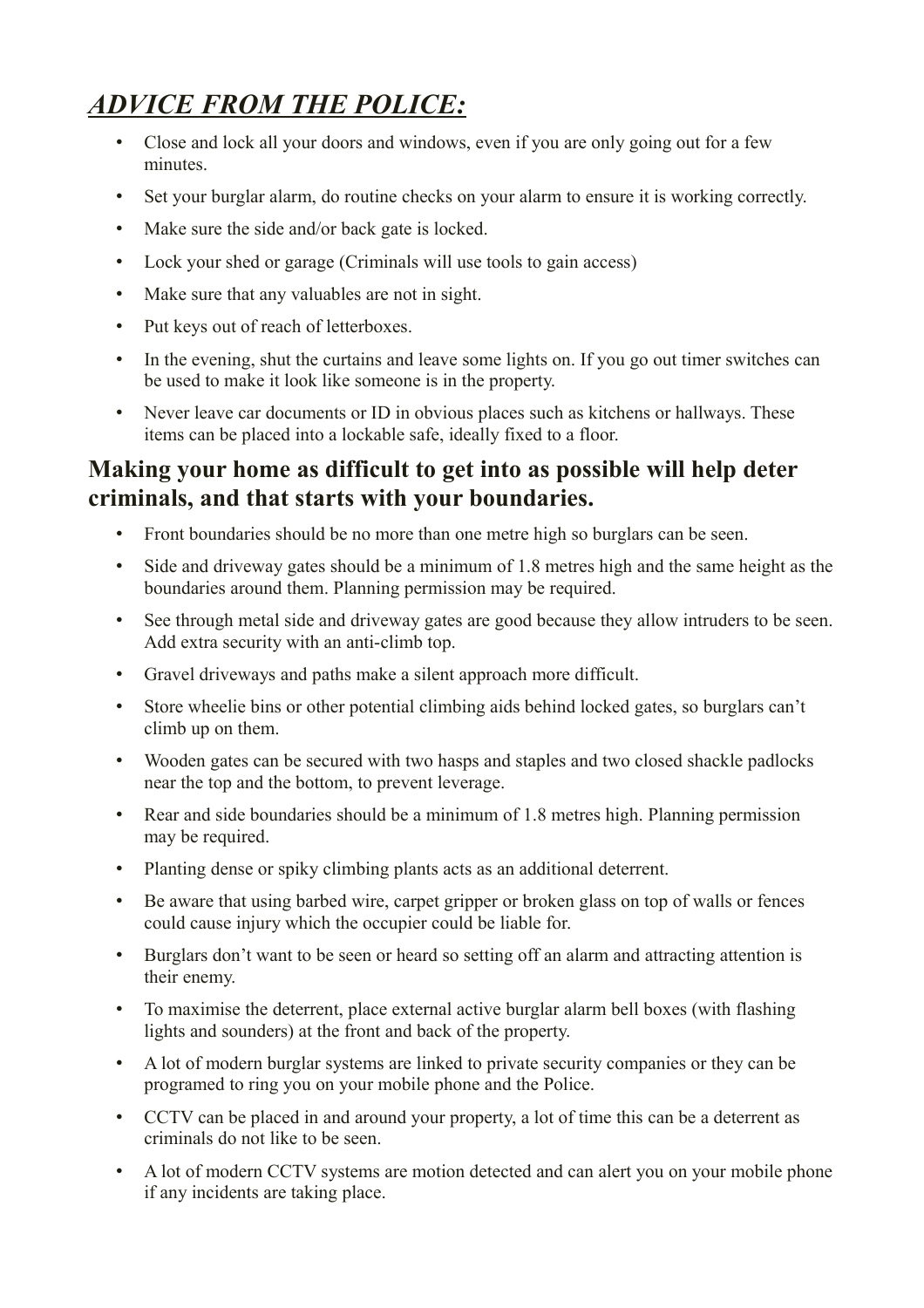## **SECURING YOUR BOUNDARIES**

Doors and windows are the primary route of entry and exit for most burglars, so it's vital that you know what the safest kinds of doors and locking systems are. Remember to take this guide with you if you are considering buying new ones.

### **DOORS**

Doors are the primary route of entry and exit for most burglars, so it's vital you secure them effectively. You can improve home security by making simple adjustments to your front door, for example, ensure you have adequate locks and security fittings.

- The door should be fitted with a 5 lever mortice deadlock.
- Ensure that the frame is strong and will support the door, hinges and lock.
- Make sure the door is suitable for external use and is a minimum of 45mm thick.
- Letterboxes should have an internal cover plate.
- For additional safety and security fit a spy hole and door chain.
- Do not leave house keys in or near the door as they can get removed through the letterbox.
- If you have Glazed doors at your property make sure any glass panels are at least 6.4mm thick and are either laminated, or reinforced with security film. Consider using internal grilles if there is a risk that lock releases could be accessed via a broken pane of glass.

## **MULTI-LOCKING HANDLES**

If your doors have multi-locking handles, make sure that you always lock the door with a key. Simply closing the door and pushing the handle up will not prevent someone entering. Ensure that you engage the multi-locking mechanism and that the door is securely locked – **LIFT**, **LOCK**, **REMOVE**.

Remember to keep the key in a safe place out of sight in case of fire.

## **PATIO AND FRENCH DOORS**

Patio doors should have a minimum of three locking points, with an anti-lift device to prevent them being lifted from their runners.

# **DOORS AND WINDOWS**

#### **COMMUNAL DOORS**

Care has to be taken when securing communal doors as the ability to escape in case of fire is vital. You should always be able to open the communal door (from inside) using a single keyless action. If you fit an automatic door closer, it should be of a good quality. Poor quality closers can fail to engage the lock. Locking mechanisms vary, depending on access control and door type.

### **WINDOWS**

Windows are often used as either an entry or exit route for burglars. Properties with windows left open or unsecured locks are a desired target for the opportunist burglar.

All accessible windows must have key operated locks, unless they are being used as a fire escape. Key operated locks are essential. Window handles should be multi-locking, with shoot bolts into the frame. Extra security can be added to externally beaded windows with security clips, security tape or sealant. Louvre window panes must be secured to prevent them being removed, or consider replacing them with a solid glass panel. If you have locks on your windows never leave the keys in.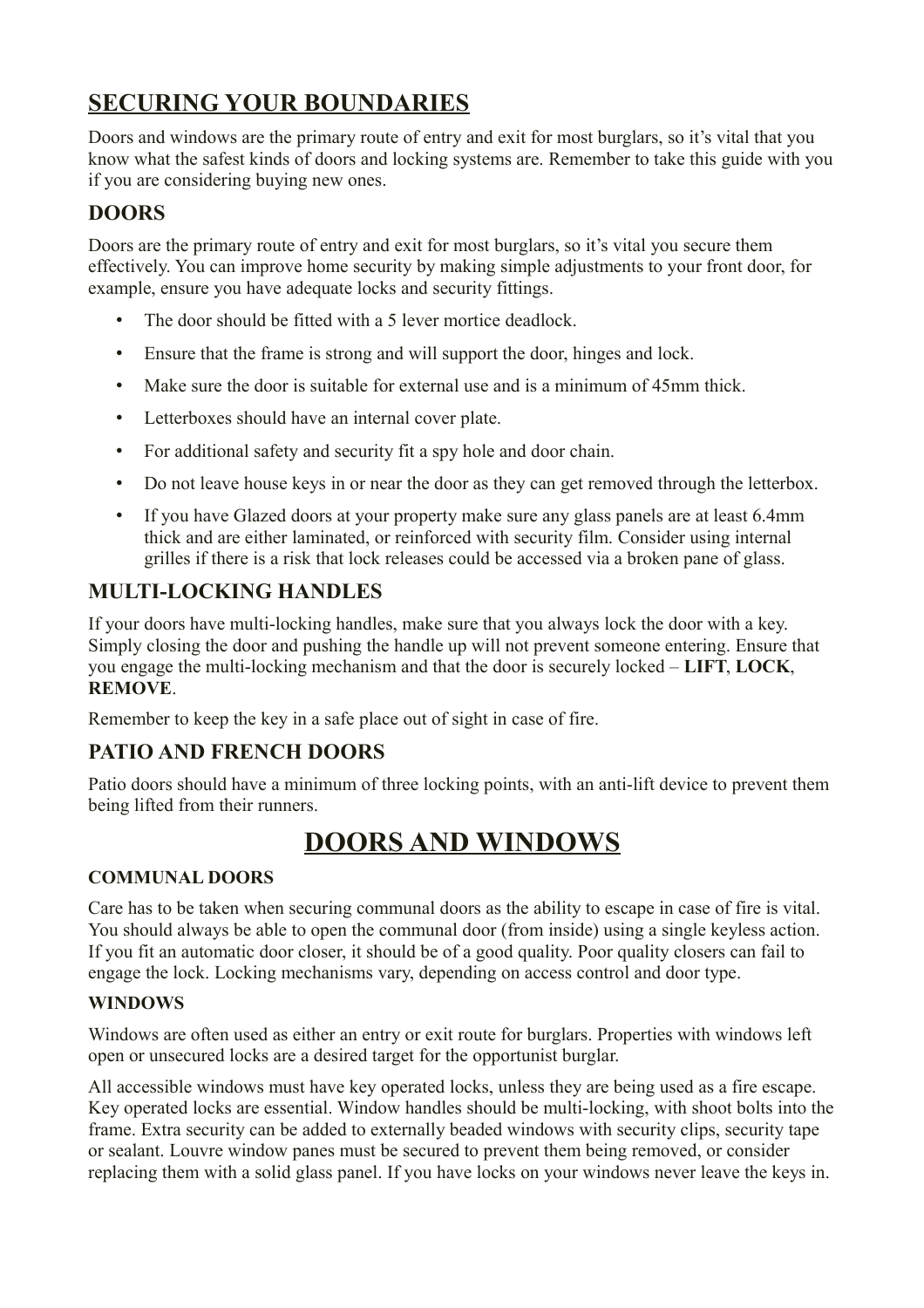#### **SECURITY LIGHTING**

- Lights can be used in a variety of ways to deter burglars at night.
- Exterior lights will make it more difficult for burglars to stay undetected when they're trying to break in. Make sure they're designed to be tamper-proof or at least t positioned where it's difficult for intruders to reach them.
- As a further deterrent, you can also leave interior lights switched on or use timer switches to make it look as if you're at home – even when you're out.
- In most cases, the preferred and cost-effective security lighting option is low wattage bulbs activated by photo-electric cell which will automatically switch on from dusk till dawn.
- The alternative of passive infra-red lights can be accidentally triggered by pets or wild animals and must be thoughtfully positioned to avoid annoying your neighbours.
- A lot of new security lighting systems now contain LEDs (Light Emitted Diodes) the bulbs are cost effective to run and can produce a good flow of light.
- Marking or etching your postcode and house number on items that are particularly valuable is a good deterrent to thieves because they know these items are more easily traced by the police, and it reduces their ability to sell these items on.

### **PROPERTY MARKING**

Marking your property can make it difficult for thieves to sell it on – and help you recover anything that does get stolen. The Police can talk you through the best way to mark specific items – whether that's indelible pen or with one of the proprietary chemically-coded systems now available i.e. **Smartwater** 

"**Smartwater can be purchased from Stroud Police station for £12.50. Once the pack is purchased inside is a document for you to fill in and send off, this enables you to register the Smartwater pack to your home address. You can place stickers in the windows of the property to warn criminals that it is being used.**

**The system is visible only under UV light and contains a unique code, Police will execute warrants and any items recovered will be checked to see if they are marked. When offenders are arrested they are also checked for the smartwater. It is very hard to get off clothes and skin. (you won't have to worry about getting it on yourself)"**

- There are numerous ways of property marking your possessions, some more permanent than others.
- You can use UV or indelible pens, postcode etching or chemically coded systems. By visibly marking your property with your postcode and house number (or flat letter) or the first three letters of a house name, and illustrating this fact to thieves (using window stickers), you reduce the risk of burglary by removing the benefit.
- Additionally, if marked, your property can be traced, identified and returned to you.
- Items with a unique serial number can be registered for free at [http://www.immobilise.com](http://www.immobilise.com/)  the **UK National Property Register**.
- Registration increases the chance of having your property returned.
- You should also think about photographing highly valuable items such as jewellery, paintings or antiques.